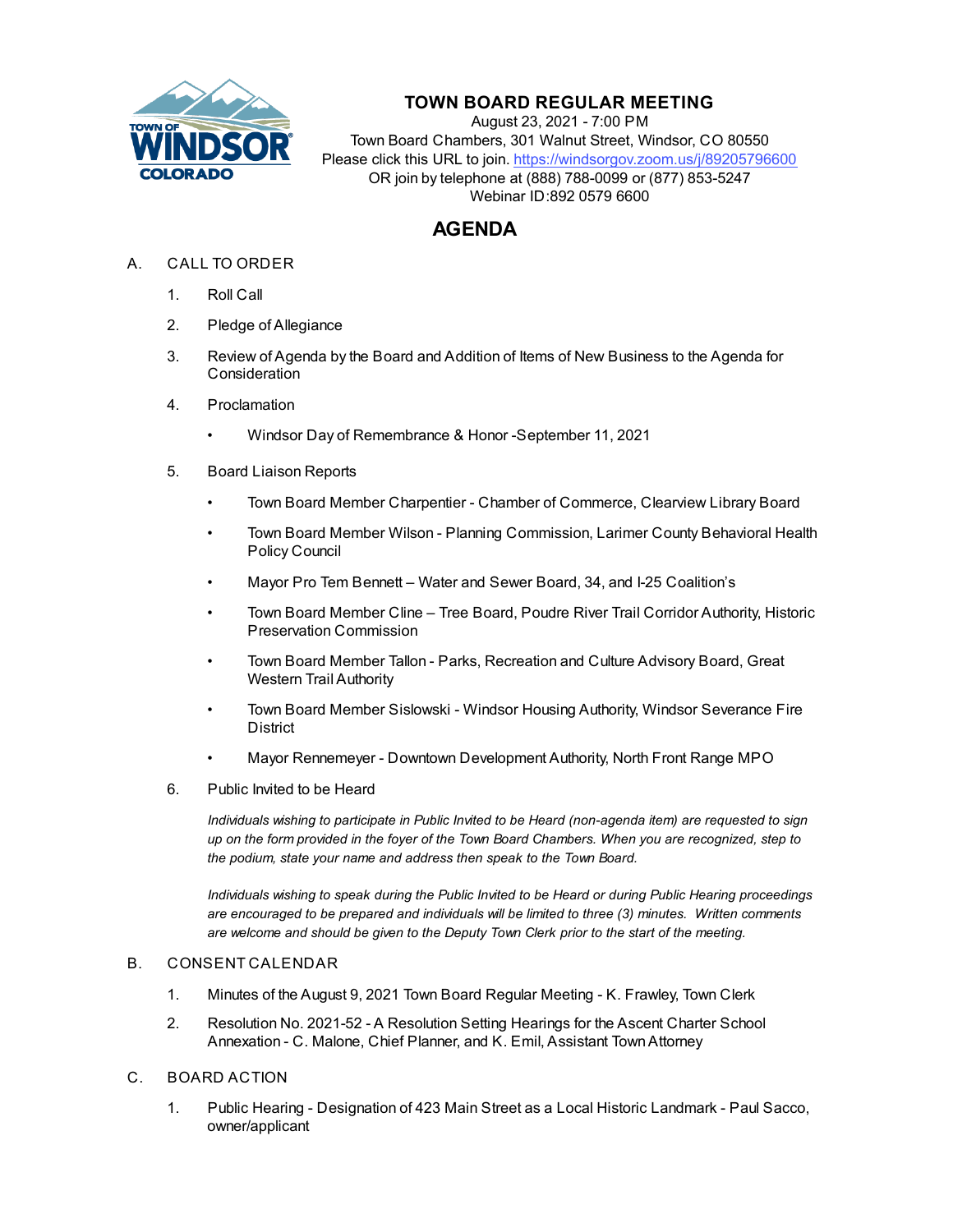- Quasi-judicial
- Staff presentation: Paul Hornbeck, Senior Planner
- 2. Ordinance No. 2021-1628 Designating 423 Main Street as a Local Historic Landmark Paul Sacco, [owner/applicant](file:///C:/Windows/TEMP/CoverSheet.aspx?ItemID=1602&MeetingID=270)
	- Quasi-judicial
	- Staff Presentation: Paul Hornbeck, Senior Planner
- 3. Ordinance No. 2021-1626 An Ordinance Rezoning South Gate Business Park 1st Filing Tract D and 4th Filing, Lot 3, from General Commercial (GC) to Limited Industrial (LI) Zone District - Martin Lind, Windsor South Gate Development LLC, [Owner/Applicant;](file:///C:/Windows/TEMP/CoverSheet.aspx?ItemID=1611&MeetingID=270) Derek Patterson, TST Engineering; and Garrett Scallon, Windsor South Gate Development LLC, Owner's Representatives
	- Quasi-judicial
	- Second Reading
	- Staff Presentation: Sandra Mezzetti, Planner II
- 4. Ordinance No. [2021-1627](file:///C:/Windows/TEMP/CoverSheet.aspx?ItemID=1609&MeetingID=270) An Ordinance Creating Article XI, Chapter 7 of the Windsor Municipal Code Concerning the Regulation of Domestic Cats in the Town of Windsor
	- Legislative Action
	- Staff Presentation Rick Klimek, Police Chief
- 5. Resolution No. 2021- 53 A Resolution Referring to the Registered Electors of the Town of Windsor at the Regular Municipal Election to be Held on Tuesday, November 2, 2021, the Question of Affirming the Town's Right to Provide High-Speed Internet Services (Advanced Services), [Telecommunications](file:///C:/Windows/TEMP/CoverSheet.aspx?ItemID=1605&MeetingID=270) Services, and/or Cable Television Services to Residents, Businesses, Schools, Fire and Rescue Service Providers, Libraries, Nonprofit Entities and Other Users of such Services, either Directly or Indirectly with Public or Private Sector Partners as Expressly Permitted by Title 29, Article 27 of the Colorado Revised Statutes, and Setting Forth Related Details
	- Legislative Action
	- Staff Presentation: Karen Frawley, Town Clerk and Kim Emil, Asst. Town Attorney
- 6. Resolution No. 2021- 54 A Resolution Ratifying, Approving, and Confirming the Terms and Conditions of an [Intergovernmental](file:///C:/Windows/TEMP/CoverSheet.aspx?ItemID=1606&MeetingID=270) Agreement for Conduct of General Elections between the Town of Windsor and County of Weld with Respect to the Coordinated Election Scheduled for November 2, 2021
	- Legislative Action
	- Staff Presentation Kim Emil, Asst. Town Attorney
- 7. Resolution No. 2021- 55 A Resolution Ratifying, Approving, and Confirming the Terms and Conditions of an [Intergovernmental](file:///C:/Windows/TEMP/CoverSheet.aspx?ItemID=1607&MeetingID=270) Agreement for Conduct of General Elections between the Town of Windsor and County of Larimer with Respect to the Coordinated Election Scheduled for November 2, 2021
	- Legislative Action
	- Staff Presentation Kim Emil, Asst. TownAtty
- 8. Resolution No. 2021-56 A [ResolutionAuthorizing](file:///C:/Windows/TEMP/CoverSheet.aspx?ItemID=1617&MeetingID=270) the Purchase of the Axon System Providing Dash and Bodycams and Related Programming to Comply with the Bodycam Requirements Imposed in SB 20-217 and HB 21-1250
	- Legislative Action
	- Staff Presentation Rick Klimek, Police Chief

#### D. COMMUNICATIONS

- 1. Communications from TownAttorney
- 2. Communications from Town Staff